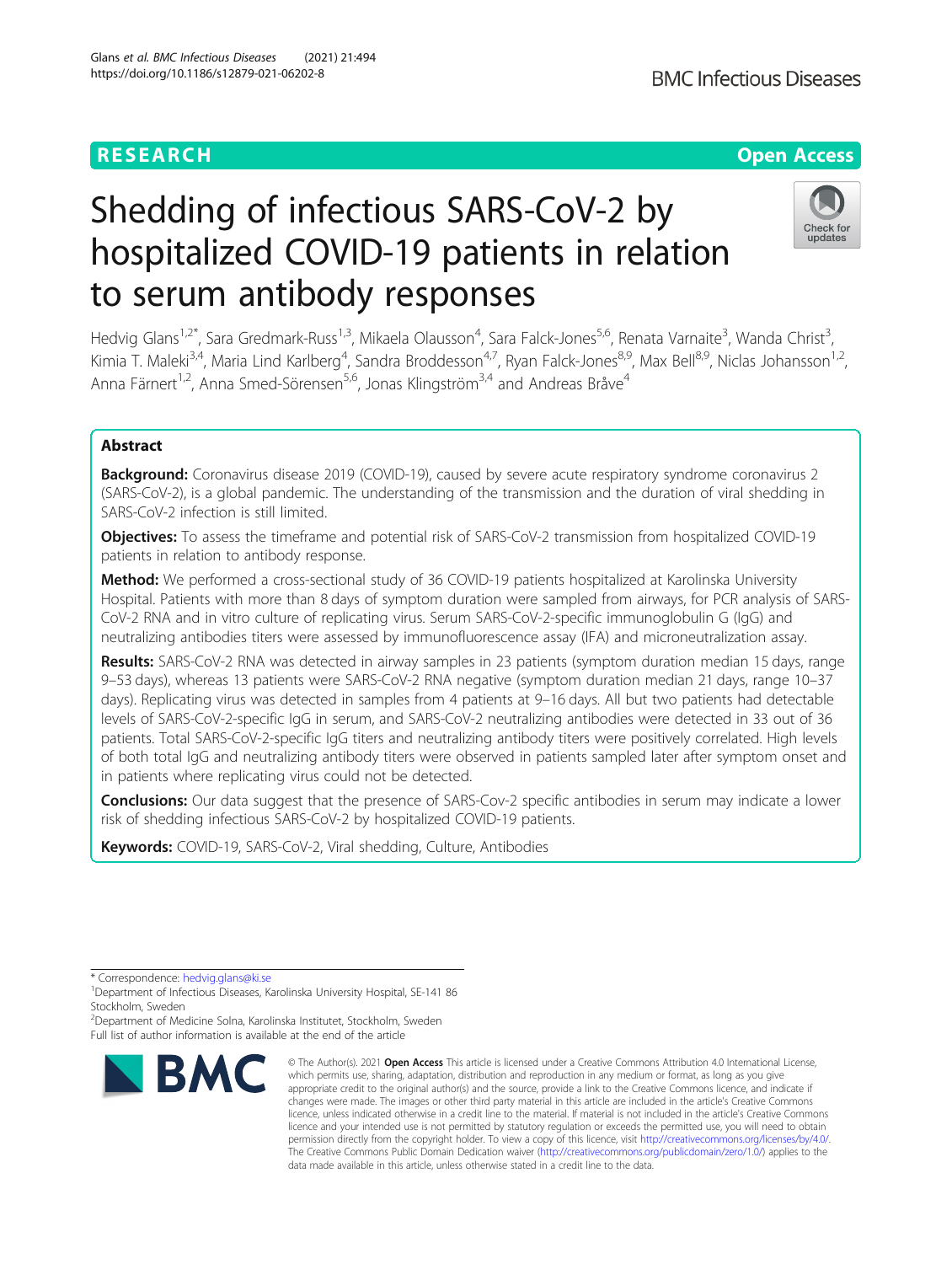# Background

By the end of December 2019, a cluster of severe pneumonia cases of unknown origin were reported from Wuhan, Hubei province, China [\[1](#page-7-0)]. A novel beta-coronavirus, severe acute respiratory syndrome coronavirus 2 (SARS-CoV-2), was identified and isolated on 7 January 2020 [[2](#page-7-0)], causing the coronavirus disease 2019 (COVID-19) [[3](#page-7-0)]. Today, COVID-19 is a pandemic with significant impact on morbidity and mortality around the world [\[4\]](#page-7-0).

A better understanding of the transmission, the duration of viral shedding and the dynamics of serological responses is of importance to limit the spread of SARS-CoV-2. Detection of viral ribonucleic acid (RNA) in patients may indicate a risk for spread of the virus, and can be used as a marker to guide recommendations of isolation of potentially infectious patients. SARS-CoV-2-RNA has been detected in the airways of COVID-19-patients over the course of disease, normally up to 12–20 days, but in severe cases for longer periods of time [\[5](#page-7-0)–[8](#page-7-0)]. Moreover, SARS-CoV-2 RNA has been detected up to months after symptom onset, and even after symptom resolution [[5,](#page-7-0) [6](#page-7-0), [9](#page-7-0)–[15](#page-7-0)]. Importantly, detection of SARS-CoV-2 RNA by RT-PCR does not necessary mean shedding of infectious virus [[16\]](#page-7-0). Given the high pressure on the health care system during the pandemic, it is important to establish to what extent hospitalized patients are contagious and how long they need to be isolated. Thus, it is essential to improve our understanding of factors important for potential SARS-CoV-2 viral transmission from patients.

Thus far, only a limited number of reports on shedding of infectious viruses from the airways in hospitalized COVID-19 patients have been published. In individuals with mild COVID-19, viable virus has been isolated up to 8 days [\[9\]](#page-7-0). Virus could not be isolated after 8 days in mild cases of COVID-19 despite high viral loads [\[9\]](#page-7-0), nor from samples with less than  $10^6$  viral RNA copies/mL [[17](#page-7-0)]. Morever, the timepoint at which virus no longer could be isolated coincided with the detection of antibodies to SARS-CoV-2 in serum [\[18](#page-7-0)]. In general, antibody responses are detected in < 40% of the patients within the first week of symptoms, and by day 15 after onset of symptoms, a vast majority has seroconverted [\[19](#page-7-0)]. In a study with 253 patients, ranging from asymptomatic cases to severe cases at the intensive care unit, isolation of replicating SARS-CoV-2 from airway samples succeeded in 6% of the samples drawn at day 10 [\[20\]](#page-7-0).

# Methods

# Aim

In order to better understand the viral transmissibility and the time needed to isolate hospitalized COVID-19 patients, we investigated if infectious SARS-CoV-2 could be cultured from nasopharyngeal and sputum samples in hospitalized COVID-19 patients later than 8 days after onset of symptoms. Futher, we investigated if the absence of SARS-CoV-2-specific antibody responses in serum could predict shedding of infectious virus.

# Sample collection

Patients admitted to the Department of Infectious Diseases or the Intensive Care Unit at Karolinska University Hospital, Stockholm, Sweden, with a symptom duration of > 8 days and with a previous SARS-CoV-2 RNA positive nasopharynx or pharynx sample, were included in the study. One patient, sampled 5 days after onset of symptoms, was included as a positive control for viral shedding.

Nasopharyngeal swabs (NPS), sputum as well as serum samples, were collected from all patients at one time point per patient during May 2020. Samples were stored at  $+4$  °C until transported to the laboratory where virus culture was initiated within 8 h after sampling. All NPS and sputum samples were analyzed by virus culturing and RT-PCR. Serum samples were analyzed by RT-PCR and for binding and neutralizing antibodies.

### Ethical approval and consent to participate

The study was approved by the Swedish Ethical Review Authority, and all relevant regulations for work with human participants were complied with. Patient samples were obtained according to the Declaration of Helsinki. Patients included in the study provided written informed consent. For sedated patients, the denoted primary contact was asked to provide informed consent for the patients and if applicable subsequently informed consent by the patient was obtained.

# RT-PCR

SARS-CoV-2 RT-PCR were performed on all collected patient samples (NPS, sputum and serum) as well as on supernatants from viral culture. 600 μl Trizol was added to each sample and RNA was subsequently extracted using PSS magLEAD 12gC. Following extraction, RT-PCR targeting the envelope(E)- and RNA dependent RNA polymerase (RdRp)-genes were used to detect the presence of SARS-CoV-2 RNA [\[21](#page-7-0), [22\]](#page-7-0). A cycle threshold (CT) value above 40 was considered negative using a threshold of 0.1. Viral levels were not further quantified.

# Isolation of live SARS-CoV-2 from patient material

Virus isolation was carried out at a biosafety level 3 (BSL3) laboratory. For the isolation of viable SARS-CoV-2 from patient samples, 100 μL NPS or 100 μL sputum were diluted with 100 μL Dulbecco's Modified Eagle's Medium (DMEM) and subsequently inoculated on Vero E6 (ATCC CRL 1586) cells in duplicate. Inoculation was carried out for 1.5 h at 37 °C and 5% CO2, then medium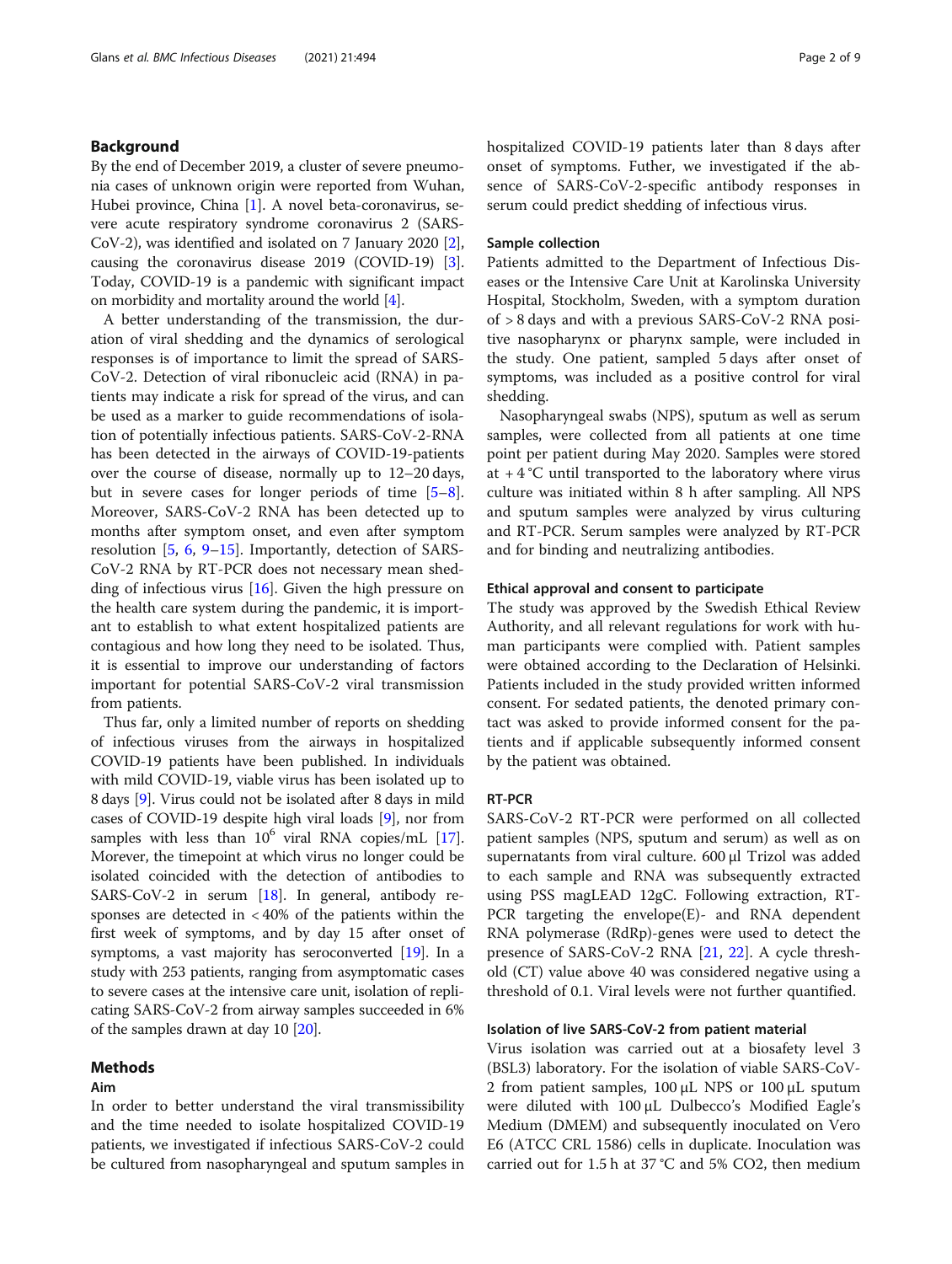DMEM supplemented with 5% fetal bovine serum (FBS), 10X Antibiotic-Antimycotic, 0.6 μg/mL penicillin, 60 μg/ mL streptomycin, 2 mM L-glutamine, 20 mM HEPES) were added. Cells were continuously monitored for cytopathic effect (CPE). After 10 days, the cultures were harvested and supernatants were analyzed with RT-PCR specific for the SARS-CoV-2 E-gene and RdRp-gene [[21](#page-7-0), [22\]](#page-7-0). Positive CPE, in parallel with increased levels of virus in the culture as analyzed by RT-PCR, was used to confirm the presence of live virus in the patient samples.

# Sequencing of SARS-CoV-2

The primary clinical samples and samples from the 4 individuals with positive virus cultures were sequenced in order to confirm that the cultured virus originated from the primary sample. Sequencing libraries were constructed using the Ion AmpliSeq SARS-CoV-2 Research Panel (Thermo Fisher Scientific, MA, USA). cDNA was synthesized from SARS-CoV-2 RNA using SuperScript IV VILO Master Mix (Thermo Fisher Scientific, MA, USA) and incubated at 25 °C for 10 min, 50 °C for 10 min and 85 °C for 5 min. Automated library preparation and amplification was performed on an Ion Chef instrument with AmpliSeq Chef reagents and specific SARS-CoV-2 primers (Thermo Fisher Scientific, MA, USA). Libraries were quantified as previously published [[23\]](#page-7-0). Libraries were normalized to a final concentration of 35 pM and prepared for sequencing with the Ion 540 Kit-Chef (Thermo Fisher Scientific, MA, USA) for 200 base-pair reads. Sequencing was performed on an Ion GeneStudio S5 Sequencing System (Thermo Fisher Scientific, MA, USA). Raw reads were trimmed and filtered using default parameters, then analyzed with the Ion Torrent Suite software plugin coverageAnalysis, where an average read coverage of 20x for every amplicon of a sample was required to pass quality control. Variant calling against the SARS-CoV-2 reference sequence (NC\_045512.2) was performed by the Ion Torrent Suite software plugin variantCaller.

# Immunofluorescence assay (IFA)

IFA was performed as previously described [\[22](#page-7-0)]. Briefly, SARS-CoV-2-infected Vero cells mixed with uninfected Vero cells were used as target cells. Serum samples were heat-inactivated at 56 °C for 30 min prior to analysis. Serum samples were two-fold serially diluted starting at 1:20. The titer of IgG in each serum sample was determined by the inverted dilution factor value for the highest dilution with positive staining with AF488-conjugated AffiniPure Goat Anti-Human IgG Ab (Jackson ImmunoResearch Laboratories).

# Micro-neutralization assay

SARS-CoV-2 neutralization assay was performed as previously described [\[22](#page-7-0)]. Heat inactivated (56 °C for 30 min) serum were diluted in a two-fold dilution serie starting from 1:10. Each sample was prepared in duplicates. Each dilution was mixed with an equal volume of 4000 TCID50/ml SARS-CoV-2. After incubation, 100 μL of the mixtures were added to Vero E6 cells on 96-well plates and incubated at 37 °C 5% CO2. Four days later the cells were inspected for signs of CPE by optical microscopy. Each well was scored as either 'neutralizing' if less than 50% of the cell layer showed signs of CPE, or 'non-neutralizing' if ≥50% CPE was observed.

# **Statistics**

Statistical analyses were performed using GraphPad Prism software 7.0 for MacOSX (GraphPad Software). Correlation analyses were performed using Spearman's correlation test.

# Results

# Clinical characteristics

Thirty-six hospitalized COVID-19 patients were enrolled in this study. The majority of the patients were men  $(n = 25, 69%)$ , and the median age was 60.5 years (range 25–77 years) (Table [1](#page-3-0)). Most patients had an underlying risk factor for severe COVID-19 [[24\]](#page-7-0); cardiovascular diseases, respiratory diseases and immunosuppression (Table [1\)](#page-3-0). Thirty-three (92%) patients received supplemental oxygen treatment sometime during their hospitalization. Fourteen (39%) patients were treated in the intensive care unit, out of which 9 were treated with mechanical ventilation. Fourteen patients received immunomodulatory treatment, and two received remdesivir prior to inclusion in the study (Table [1](#page-3-0)). Patient samples were collected at a median of 18 days (range 9– 53 days) after self-reported onset of symptoms, and at a median of 8 days (range 1–44 days) after positive SARS-CoV-2 diagnostic PCR test (Table [1\)](#page-3-0).

# Detection of SARS-CoV-2 RNA in hospitalized COVID-19 patients

Including all nasopharyngeal and sputum samples analyzed 23 (64%) of the 36 patients were positive in SARS-CoV-2 RT-PCR. Fourteen of the nasopharynx samples and 18 of the sputum samples were positive (Table [2\)](#page-4-0).

The median time of sampling for the PCR-positive patient group was 16 days (range 10–54 days) after symptom onset and 8 days (range 1–44 days) after positive diagnostic sample (Table [2\)](#page-4-0). Thirteen of the 36 patients were SARS-CoV-2 PCR-negative in both nasopharynx and sputum, they were sampled at a median of 22 days (range 11–38 days) after symptom onset and a median of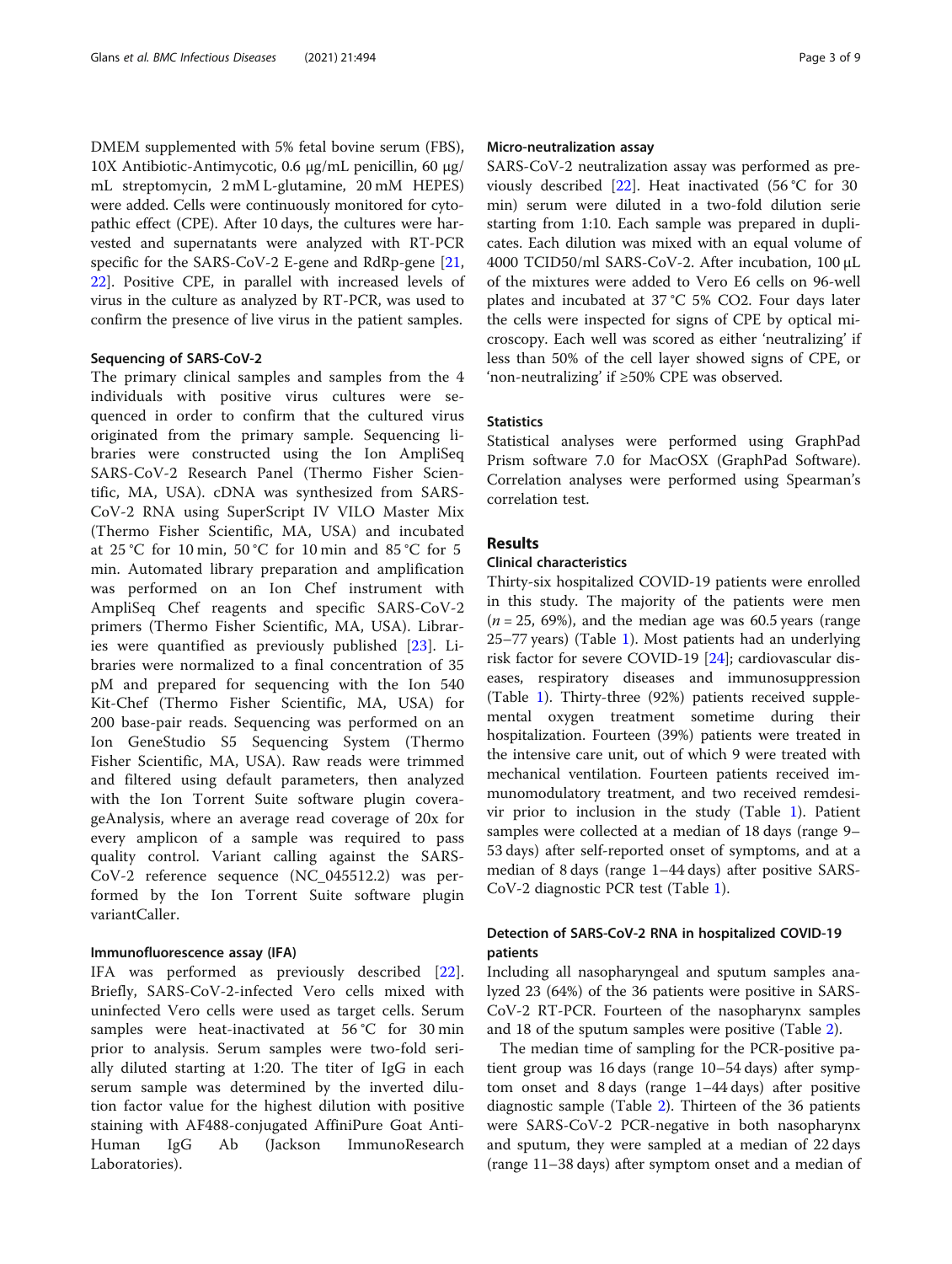# <span id="page-3-0"></span>**Table 1** COVID-19 patient characteristics  $(n = 36)$

| <b>Cohort characteristics</b>                                  | no.            | $\%$ |
|----------------------------------------------------------------|----------------|------|
| Male                                                           | 25             | 69   |
| Age, years, median (range)                                     | $60.5(25-77)$  |      |
| Symptom onset to sampling, days, median (range)                | $18(9-53)$     |      |
| Days since diagnosis (positive SARS-CoV-2 PCR), median (range) | $8(1-44)$      |      |
| <b>Comorbidities</b>                                           |                |      |
| Diabetes mellitus type II                                      | 13             | 36   |
| Hypertension                                                   | 11             | 31   |
| Lung disease                                                   | 8              | 22   |
| Cardiovascular disease                                         | 7              | 19   |
| BM > 25                                                        | 6              | 17   |
| Malignancy                                                     | 3              | 8    |
| <b>Treatment</b>                                               |                |      |
| Supplemental oxygen                                            | 33             | 92   |
| Mechanical ventilation                                         | 9              | 25   |
| ICU addmission <sup>a</sup>                                    | 14             | 39   |
| Immunomodulatory drugsb                                        | 14             | 39   |
| Antiviral treatment (remdesivir)                               | $\overline{2}$ | 6    |
|                                                                |                |      |

<sup>a</sup>ICU addmission before study sampling (n = 11), ICU treatment during study sampling (n = 2), ICU treatment after study sampling (n = 1)<br><sup>b</sup>Treatment before sampling corticosteroids (n = 13), tosiluzimab (n = 2) or anaki

<sup>B</sup>Treatment before sampling corticosteroids (n = 13), tociluzimab (n = 2) or anakinra (n = 1). Two patients had prednisolone treatment before COVID-19 and had extra corticosteroids added as treatment

12 days (range 2–27 days) after positive diagnostic sample (Table [2\)](#page-4-0).

SARS-CoV-2 RNA was detected by PCR in 39% of the nasopharynx samples (Fig. [1](#page-5-0)a), and in 60% of the sputum samples (Fig. [1](#page-5-0)b). SARS-CoV-2 RNA was detected for longer time after onset of symptom in the sputum samples as compared to the nasopharynx samples (Fig. [1](#page-5-0)). SARS-CoV-2 was isolated in culture from four patients, representing 11% of all patients, and 17% of the SARS-CoV-2 PCR-positive patients (Table [2](#page-4-0), Fig. [1\)](#page-5-0). The CTvalues in the SARS-CoV-2 PCR for the samples from the culture positive patients ranged between 19 and 26 (Table [2](#page-4-0)), the CT-values for the sampels from culture negative, but SARS-CoV-2 PCR positive patients ranged between 20 and 35 (Table [2\)](#page-4-0). The primary samples as well as the culture samples from the 4 culture positive patients were sequenced. None of the viral samples showed any significant sequence deviation from the virus variants circulating in the country at that time (data not shown).

All four patients shedding infectious SARS-CoV-2 had underlying diseases, potentially increasing the risk of severe COVID-19 in accordance with [[24](#page-7-0)]; such as underlying lung disease, cardiovascular diseases (hypertension), kidney failure, diabetes mellitus type II, BMI > 25 and hematological malignancy. Three out of the culture positive patients (ID 2, 3 and 4) had been symptomatic for 9–11 days before sampling, and 2 of these patients received betamethasome less than 24 h

before sampling. The fourth patient (ID 1), still had viable SARS-CoV-2 in both nasopharynx and sputa on day 16 after onset of symptoms. This patient was immunosuppressed due to a haematological malignancy with leukopenia during hospitalization and had received no COVID-19 treatment, except oxygen and anticoagulants. Three (8%) patients (ID 8, 17 and 22) had detectable but low levels of SARS-CoV-2 RNA in blood, however viable SARS-CoV-2 could not be isolated from respiratory samples of these patients (Table [2\)](#page-4-0).

# SARS-CoV-2-specific antibody responses in hospitalized COVID-19 patients

All but two patients (94%) had detectable levels of SARS-CoV-2-specific immunoglobulin G (IgG) in serum, with IFA-titers ranging from 1:40 to 1:2560. Neutralizing antibodies towards SARS-CoV-2 were detected in 33 of the 36 patients (92%). The three patients without neutralizing antibodies towards SARS-CoV-2 all secreted viable SARS-CoV-2 and the fourth patient secreting viable virus had a low neutralizing titer (1:10) (Table [2\)](#page-4-0). As expected, the positive control patient, sampled at day 5 after onset of symptoms, was positive for infectious virus in the airways and had no detectable SARS-CoV-2-specific antibodies (data not shown).

We observed a strong positive correlation between total SARS-CoV-2-specific IgG titers and neutralizing antibody titers (Spearman's correlation:  $rs = 0.719$ ,  $p <$ 0.001) (Fig. [2a](#page-5-0)). Patients with SARS-CoV-2 IgG titers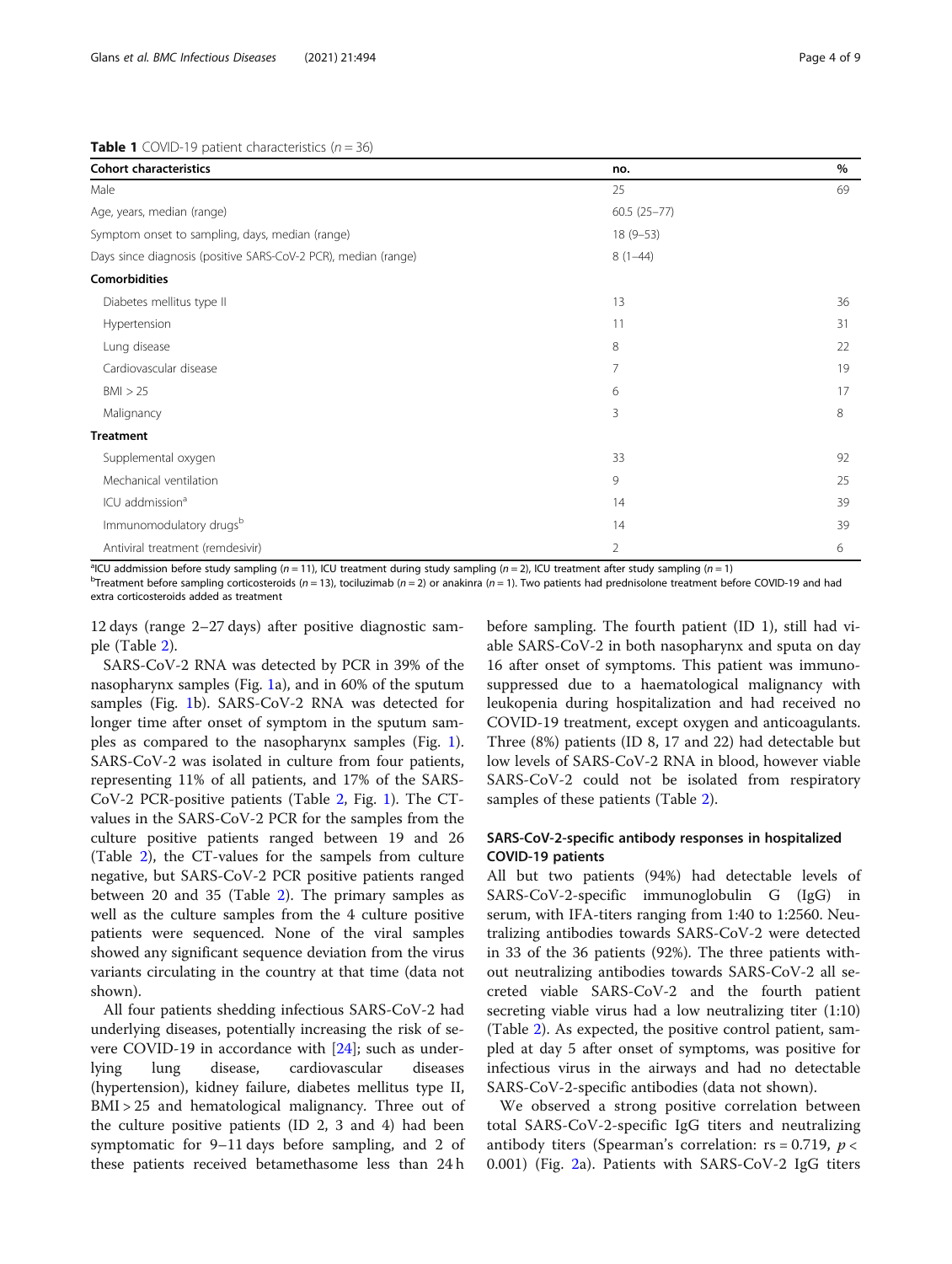<span id="page-4-0"></span>

| <b>Table 2</b> Detection of SARS-CoV-2 and specific antibody levels in all COVID-19 patients ( $n = 36$ ) |  |  |
|-----------------------------------------------------------------------------------------------------------|--|--|
|-----------------------------------------------------------------------------------------------------------|--|--|

| ID                | SARS-CoV-2 PCR<br>(Ct value) |        |       | SARS-CoV-2 culture |        | Anti-SARS-<br>CoV-2 IgG titers | Neutralizing<br>antibody titers | Days after<br>onset of symptom |  |
|-------------------|------------------------------|--------|-------|--------------------|--------|--------------------------------|---------------------------------|--------------------------------|--|
|                   | <b>NPH</b>                   | Sputum | serum | <b>NPH</b>         | Sputum |                                |                                 |                                |  |
| $\overline{1}$    | 19                           | 21     | neg   | pos                | pos    | < 20<br>$<10\,$                |                                 | 16                             |  |
| $\overline{2}$    | 24                           | 28     | neg   | pos                | neg    | $< 20\,$                       | $<10\,$                         | 9                              |  |
| 3 <sup>a</sup>    | 25                           | 19     | neg   | pos                | neg    | 40                             | < 10                            | 9                              |  |
| $4^a$             | 26                           | 20     | neg   | pos                | neg    | 40                             | 10                              | 11                             |  |
| 5                 | 32                           | 24     | neg   | neg                | neg    | 40                             | 10                              | 9                              |  |
| 6                 | neg                          | 23     | neg   | neg                | neg    | 40                             | 10                              | 10                             |  |
| 7 <sup>d</sup>    | 33                           | n/a    | neg   | neg                | n/a    | 10<br>320                      |                                 | 9                              |  |
| 8 <sup>b</sup>    | 28                           | 37     | 38    | neg                | neg    | 160                            | 15                              | 10                             |  |
| 9                 | neg                          | n/a    | neg   | neg                | n/a    | 320                            | 30                              |                                |  |
| 10                | neg                          | neg    | neg   | neg                | neg    | 640                            | 30                              | 12                             |  |
| 11                | neg                          | n/a    | neg   | neg                | n/a    | 40                             | 40                              | 10                             |  |
| 12 <sup>a</sup>   | 33                           | n/a    | neg   | neg                | n/a    | 1280                           | 40                              | 11                             |  |
| 13                | 34                           | 32     | neg   | neg                | negf   | 1280                           | 40                              | 20                             |  |
| 14 <sup>a</sup>   | 28                           | n/a    | neg   | neg                | neg    | 640                            | 60                              | 14                             |  |
| 15                | neg                          | 31     | neg   | neg                | neg    | 640                            | 60                              | 18                             |  |
| 16                | 35                           | neg    | neg   | neg                | neg    | 1280                           | 60                              | 15                             |  |
| 17                | 35                           | neg    | 36    | neg                | neg    | 1280                           | 60                              | 48                             |  |
| 18 <sup>a</sup>   | 30                           | 29     | neg   | neg                | neg    | 2560                           | 60                              | 28                             |  |
| 19 <sup>a</sup>   | neg                          | neg    | neg   | neg                | nege   | 2560                           | 60                              | 30                             |  |
| 20                | neg                          | 36     | neg   | neg                | neg    | 640                            | 80                              | 53                             |  |
| 21                | neg                          | 34     | neg   | neg                | neg    | 1280                           | 80                              | 43                             |  |
| $22^c$            | neg                          | neg    | 38    | neg                | neg    | 2560                           | 80                              | 18                             |  |
| 23 <sup>a,d</sup> | 26                           | 20     | neg   | neg                | neg    | 320                            | 120                             | 9                              |  |
| 24                | neg                          | 36     | neg   | neg                | neg    | 2560                           | 120                             | 39                             |  |
| 25                | neg                          | neg    | neg   | neg                | neg    | 2560                           | 120                             | 18                             |  |
| 26 <sup>a</sup>   | neg                          | neg    | neg   | neg                | neg    | 2560                           | 120                             | 21                             |  |
| 27 <sup>a</sup>   | neg                          | neg    | neg   | neg                | neg    | 1280                           | 160                             | 21                             |  |
| 28                | neg                          | 27     | neg   | neg                | neg    | 1280                           | 160                             | 43                             |  |
| 29 <sup>a</sup>   | neg                          | neg    | neg   | neg                | n/a    | 1280                           | 240                             | 21                             |  |
| $30\,$            | neg                          | $28\,$ | neg   | neg                | neg    | 1280                           | 240                             | $14$                           |  |
| 31                | neg                          | 28     | neg   | neg                | nege   | 1280                           | 240                             | 27                             |  |
| 32                | neg                          | neg    | neg   | neg                | neg    | 2560                           | 240                             | $20\,$                         |  |
| 33                | neg                          | neg    | neg   | neg                | neg    | 2560                           | 240                             | 37                             |  |
| $34^{a,b}$        | neg                          | n/a    | neg   | neg                | n/a    | 1280                           | 320                             | 22                             |  |
| 35                | neg                          | 32     | neg   | neg                | neg    | 2560                           | 320                             | 19                             |  |
| 36 <sup>a</sup>   | neg                          | neg    | neg   | neg                | neg    | 1280                           | 560                             | 26                             |  |

A*bbreviation: neg* negative, NPH nasopharynx, *pos* positive<br><sup>a</sup>treatment with corticosteroids, <sup>b</sup>reatment with tociluzimab, <sup>c</sup>treatment with anakinra, <sup>d</sup>remdesivir treatment<br><sup>e</sup>Pocitive for bernes simplex 1 in PCP

Positive for herpes simplex 1 in PCR

<sup>f</sup><br>Postive CPE in culture, negative for SARS-CoV-2, herpes simples 1 and 2, cytomegalovirus, adenovirus, bocavirus, metapneumovirus, parainfluenzavirus and rhinovirus

equal to or below 1:40 either displayed no detectable, or low levels of neutralizing antibodies (Table [3,](#page-6-0) Fig. [1a](#page-5-0)). We also observed generally higher levels of SARS-CoV-2 IgG titers and neutralizing antibody titers in patients sampled late after symptom onset (Fig. [2b](#page-5-0)-c).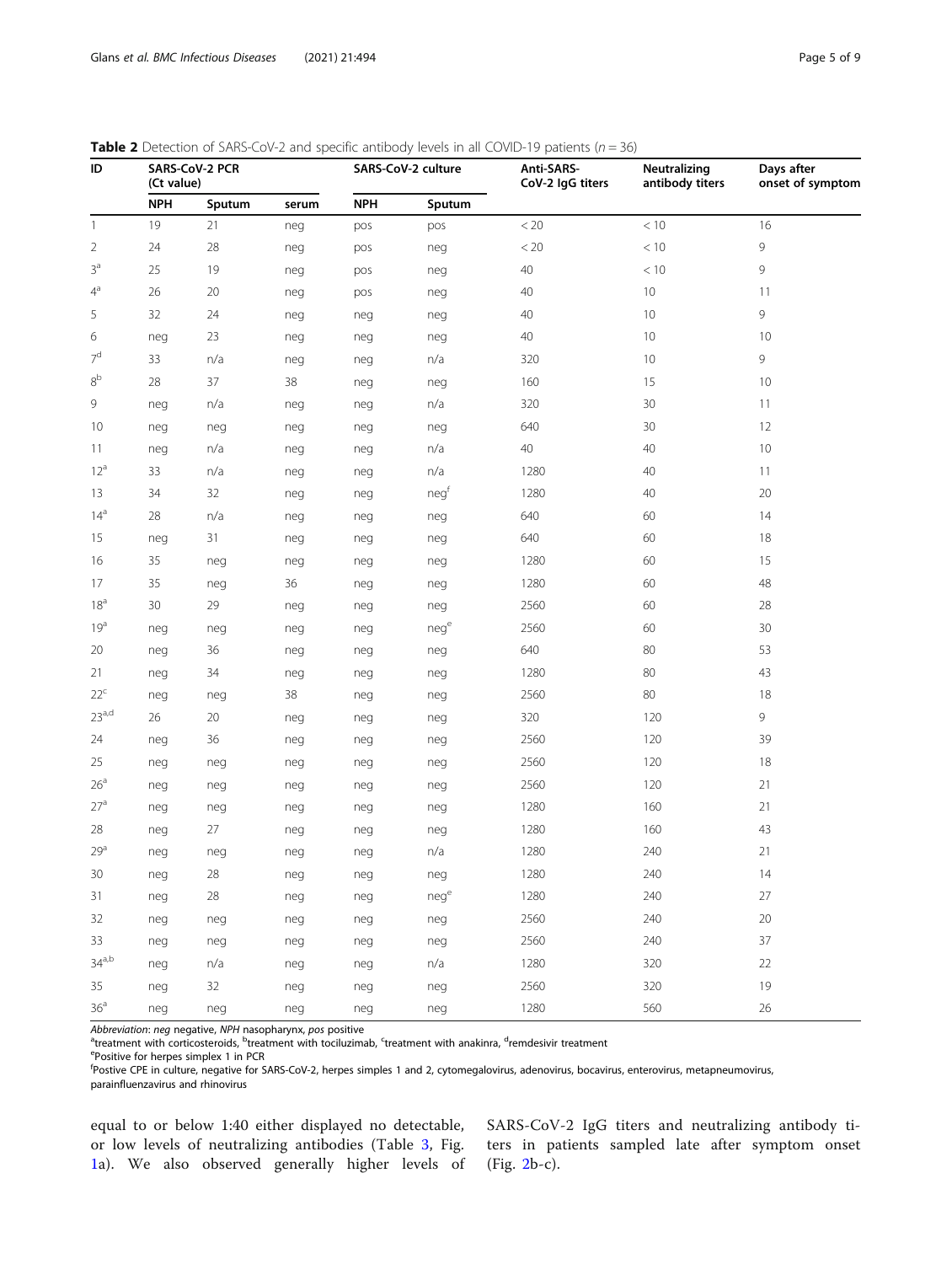<span id="page-5-0"></span>

# **Discussion**

Despite the ongoing SARS-CoV-2 pandemic, the understanding of the dynamics of viral shedding and antibody responses is still limited. We conducted a cross-sectional study on 36 hospitalized COVID-19 patients to assess potential contagiousness of the patients in a hospital setting during May 2020. We were able to isolate viable SARS-CoV-2 from four out of 23 PCR-positive patients. Three of the four patients with infectious/viable SARS-CoV-2 in the airways were sampled within 11 days after symptom onset. However, the fourth patient, who was immunocompromised at the time of inclusion, was sampled at day 16 after symptom onset, indicating that infectious/viable SARS-CoV-2 virus can be shed rather late during COVID-19 in immunocomprised patients. We were not able to detect viable SARS-CoV-2 virus from patients displaying SARS-CoV-2-specific IgG titers above 40, or neutralizing antibody titers above 10. Seroconversion, with detectable neutralizing antibodies, was observed in all 32 patients from whom no viable SARS-CoV-2 virus could be isolated from the respiratory tract. In addition, as expected, no infectious virus could be isolated from the patients that were SARS-CoV-2 RNA PCR negative. There was a large variation in total specific IgG and neutralizing antibody titers in patients sampled early after symptom onset, while patients sampled late after symptom onset (i.e. more than 20 days), showed similar antibody levels.

Our data suggest that individuals with low, or undetectable, levels of SARS-CoV-2 antibodies have an increased risk of shedding infectious virus. This is in concordance with a recent report, with 129 severely ill COVID-19 patients, where infectious virus was found for up to 20 days, median 8 days, after symptom onset [[25\]](#page-7-0). Determinants for the detection of infectious SARS-CoV-2 in that study were either a viral load above 7 log10 RNA copies/mL in airways or a neutralizing antibody titer below 20 in serum [\[25](#page-7-0)]. Prior reports of severe acute respiratory syndrome coronavirus 1 (SARS-CoV-1) infection also show similar data, where SARS-CoV-1 could be isolated during the first 2 weeks, but not after 22 days of illness  $[26]$  $[26]$ . In the context of SARS-CoV-2, multiple case reports with contradicting data have been published. For example, in one case report a patient was shedding infectious SARS-CoV-2 virus 18 days after symptom onset, despite seroconversion at day 10 and symptom resolution at day  $9$  [\[10](#page-7-0)]. To better understand the correlation between viral shedding and antibody

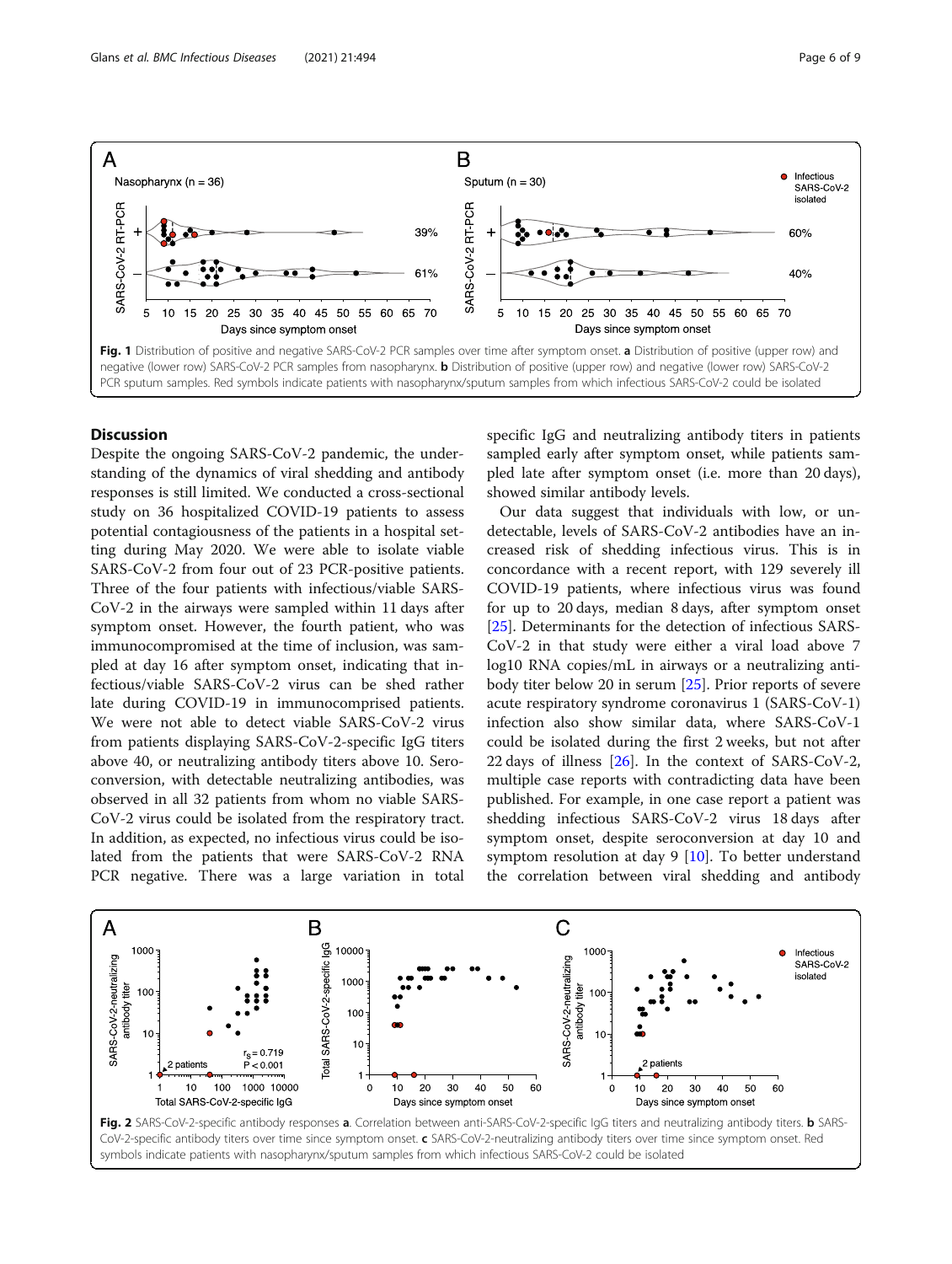<span id="page-6-0"></span>Glans et al. BMC Infectious Diseases (2021) 21:494 **Page 7 of 9** Page 7 of 9

| $\mu$ $\sim$ $\sigma$ $\mu$ $\sim$ $\sigma$ $\mu$ $\sim$ $\sigma$ $\sigma$ |                                                  |                     |              |                |         |                         |             |                  |              |
|----------------------------------------------------------------------------|--------------------------------------------------|---------------------|--------------|----------------|---------|-------------------------|-------------|------------------|--------------|
| Total SARS- CoV-2 IgG titer                                                | Number of patients                               | <b>PCR Positive</b> |              | PCR negative   |         | <b>Culture positive</b> |             | Culture negative |              |
|                                                                            |                                                  | no.                 | %            | no.            | %       | no.                     | $\%$        | no.              | $\%$         |
| < 20                                                                       | 2                                                | 2                   | 100          | $\circ$        | 0       | 2                       | 100         | 0                | 0            |
| 20 to 40                                                                   | 5                                                | 3                   | 60           | 2              | 40      | 2                       | 40          | 3                | 60           |
| 160 to 320                                                                 | 4                                                | 3                   | 75           |                | 25      | $\mathbf 0$             | $\mathbf 0$ | 4                | 100          |
| 640 to 2560                                                                | 25                                               | 6                   | 24           | 19             | 76      | $\mathbf{0}$            | $\mathbf 0$ | 25               | 100          |
| Neutralizing antibody titer                                                | <b>PCR Positive</b><br><b>Number of patients</b> |                     |              | PCR negative   |         | <b>Culture positive</b> |             | Culture negative |              |
|                                                                            |                                                  | no.                 | %            | n              | $\%$    | no.                     | $\%$        | no.              | %            |
| < 10                                                                       | 3                                                | 3                   | 100          | $\mathbf{0}$   | $\circ$ | 3                       | 100         | $\Omega$         | $\mathbf{0}$ |
| 10 to 15                                                                   | 5                                                | $\overline{4}$      | 67           | $\overline{2}$ | 33      | 1 <sub>a</sub>          | 17          | 5                | 83           |
| 30 to 120                                                                  | 18                                               | 7                   | 41           | 10             | 59      | $\mathbf{0}$            | $\mathbf 0$ | 17               | 100          |
| 160 to 580                                                                 | 10                                               | 0                   | $\mathbf{0}$ | 10             | 100     | $\mathbf{0}$            | 0           | 10               | 100          |

Table 3 SARS-CoV-2-specific antibody titers in relation to detectable SARS-CoV-2 RNA and infectious SARS-CoV-2 in nasopharynx in all COVID-19 patients  $(n = 36)$ .

<sup>a</sup>neutralizing titer 10

response in COVID-19 patients, large studies need to be performed with focus on the isolation of virus and not solely viral RNA detection. Additionally, case reports on re-infection of SARS-CoV-2 have been reported since the beginning of the pandemic [\[27](#page-7-0)], and reinfections with SARS-CoV-2 have been reported both from individuals with, as well as without, antibodies from previous SARS-CoV-2 infection  $[28-31]$  $[28-31]$  $[28-31]$ . In our study, we only show the development of neutralizing antibodies in the context of viral shedding in SARS-CoV-2 naïve patients. Thus, our results cannot be applied to patients with SARS-CoV-2 reinfection.

The World Health Organization (WHO) recommends at least 10 days after symptom onset plus an additional 3 days without fever and respiratory symptoms, before releasing COVID-19 patients from isolation regardless of isolation location or disease severity [[32\]](#page-8-0). Except for in one immunocompromised patient with 16 days of symptoms, we could not detect infectious/viable SARS-CoV-2 later than 11 days of symptoms. This finding is in concordance with other studies detecting viable viruses long after symptom onset in immunocompromised patients [[10,](#page-7-0) [11,](#page-7-0) [15](#page-7-0), [33](#page-8-0)], where live virus has been detected for up to 61 days in patients with recently immunosuppression due to a hematological malignancy [\[34](#page-8-0)]. In the latter study patients with live virus > 20 days remained seronegative for antibodies to viral nucleoprotein, similar to our findings [[34\]](#page-8-0). As our study took place during May 2020, which was prior to the emergence of the more recent virus variants of concern (e.g. B.1.1.7, P.1, B.1.351) [[35](#page-8-0)–[37](#page-8-0)], additional studies on shedding in patients infected with other variants of SARS-CoV-2 would be of interest.

We confirm a previous report [\[22\]](#page-7-0) of a strong correlation between total SARS-CoV-2-specific IgG titers and neutralizing antibody titers. Our data also suggest that viable virus may only be present in airways from patients with low or undetectable SARS-CoV-2 antibody titers. Moreover, in the context of immunosuppressed patients cultures from respiratory samples might be necessary in conjunction with serology assays for SARS-CoV-2 antibodies to release the patient from isolation in a hospital setting, although conducting large scale culturing of virus from clinical samples is a challenge as it requires BSL3 laboratory as well as it is time and resource consuming.

# Conclusion

Our data suggests that serological assays may help in providing guidance in judging if a RT-PCR patient may be shedding infectious SARS-CoV-2 virus or not, also in the case of immunocomprised COVID-19 patients.

## Abbrevations

BMI: Body mass index; COVID-19: Coronavirus disease 2019; CPE: Cytopathic effect; CT value: Cycle threshold value; ICU: Intensive care unit; IFA: Immunofluorescence assay; IgG: Immunoglobulin G; NPS: Nasopharyngeal swabs; PCR: Polymerase chain reaction; RNA: Ribonucleic acid; RT-PCR: Real time - polymerase chain reaction; SARS-CoV-2: Severe acute respiratory syndrome coronavirus 2

#### Acknowledgements

The authors would like to thank the patients that contributed to the study. Further, authors would like to thank Karin Tegmark Wisell and Shaman Muradrasoli at the Public Health Agency of Sweden for contributing to the design of the study.

# Authors' contributions

H.G., S.G.R. and A.B. led the study. M.O., M.L.K., S.B., J.K., and A.B. designed experiments and optimized assays. H.G., S.F.J., R.F.J. and M.B. included patients and summarized clinical information. M.O., K.T.M, W. C, M.L.K., S.B., and J.K. performed experiments. H.G., S.G.R., M.O., S.F.J., R.V., W.C., K.T.M., M.L.K., S.B., N.J., A.F., A.S.S., J.K. and A.B. contributed to design and conceptualization of the study, discussed data analysis and interpreted the results. H.G. and S.G.R wrote the paper, with input provided by all co-authors. The author(s) read and approved the final manuscript.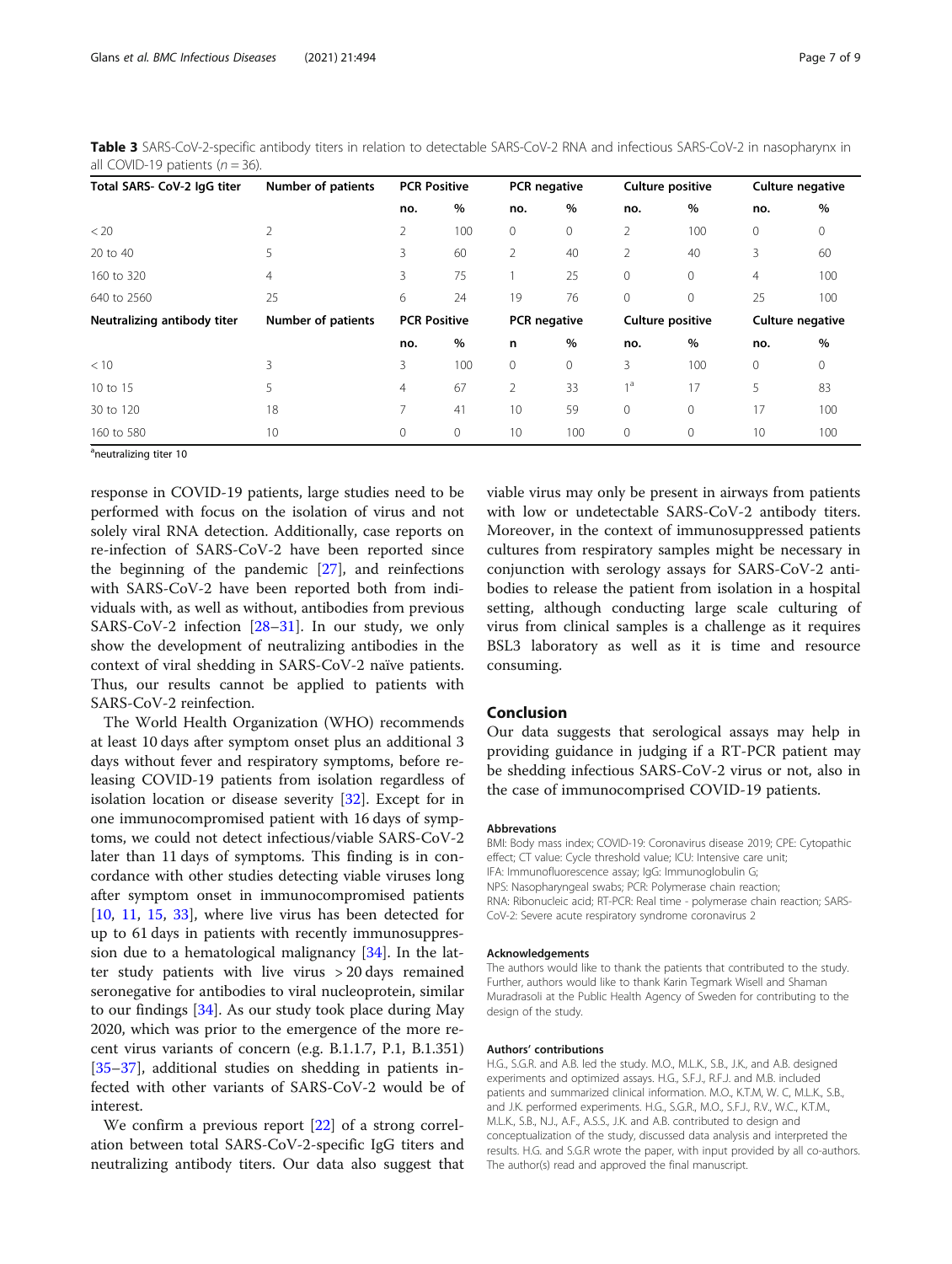# <span id="page-7-0"></span>Funding

Parts of this study was supported by Marianne and Marcus Wallenberg Foundation (SGR), grants provided by region Stockholm (ALF project) (SGR), grants from the Swedish Research Council (ASS, JK) and the Swedish Heart and Lung Foundation (ASS). Open Access funding provided by Karolinska Institute.

### Availability of data and materials

The datasets used and/or analysed during the current study are available from the corresponding author on reasonable request.

# **Declarations**

#### Ethical approval and consent to participate

The study was approved by the Swedish Ethical Review Authority, and all relevant regulations for work with human participants were complied with. Patient samples were obtained according to the Declaration of Helsinki. Patients included in the study provided written informed consent. For sedated patients, the denoted primary contact was asked about the presumed will of the patient and if applicable subsequently consent by the patient.

#### Consent for publication

Not applicable.

#### Competing interests

The authors declare that they have no competing interests.

#### Author details

<sup>1</sup>Department of Infectious Diseases, Karolinska University Hospital, SE-141 86 Stockholm, Sweden. <sup>2</sup>Department of Medicine Solna, Karolinska Institutet, Stockholm, Sweden. <sup>3</sup>Center for Infectious Medicine, Department of Medicine Huddinge, Karolinska Institutet, Stockholm, Sweden. <sup>4</sup>Department of Microbiology, Public Health Agency of Sweden, Solna, Sweden. <sup>5</sup>Division of Immunology and Allergy, Department of Medicine Solna, Karolinska Institutet, Stockholm, Sweden. <sup>6</sup>Karolinska University Laboratory, Division of Transfuision Medicine and Clinical Immunology, Karolinska University Hospital, Stockholm, Sweden. <sup>7</sup> Department of Microbiology, Tumor and Cell Biology, Karolinska Insitutet, Stockholm, Sweden. <sup>8</sup>Department of Perioperative Medicine and Intensive Care, Karolinska University Hospital, Stockholm, Sweden. <sup>9</sup>Department of Physiology and Pharmacology, Karolinska Institutet, Stockholm, Sweden.

# Received: 26 December 2020 Accepted: 17 May 2021 Published online: 27 May 2021

#### References

- WHO. Emergencies preparedness, response; Novel Coronavirus China. <https://www.who.int/csr/don/12-january-2020-novel-coronavirus-china/en/>.
- 2. Lu R, Zhao X, Li J, Niu P, Yang B, Wu H, et al. Genomic characterisation and epidemiology of 2019 novel coronavirus: implications for virus origins and receptor binding. Lancet (London, England). 2020;395(10224):565–74.
- Zhu N, Zhang D, Wang W, Li X, Yang B, Song J, et al. A novel coronavirus from patients with pneumonia in China, 2019. N Engl J Med. 2020;382(8): 727–33. <https://doi.org/10.1056/NEJMoa2001017>.
- 4. WHO. Weekly Operational Update on COVID-19. 2020.
- 5. Young BE, Ong SWX, Kalimuddin S, Low JG, Tan SY, Loh J, et al. Epidemiologic features and clinical course of patients infected with SARS-CoV-2 in Singapore. Jama. 2020;323(15):1488–94. [https://doi.org/10.1001/ja](https://doi.org/10.1001/jama.2020.3204) [ma.2020.3204](https://doi.org/10.1001/jama.2020.3204).
- Zhou F, Yu T, Du R, Fan G, Liu Y, Liu Z, et al. Clinical course and risk factors for mortality of adult inpatients with COVID-19 in Wuhan, China: a retrospective cohort study. Lancet (London, England). 2020;395(10229): 1054–62.
- 7. Zheng S, Fan J, Yu F, Feng B, Lou B, Zou Q, et al. Viral load dynamics and disease severity in patients infected with SARS-CoV-2 in Zhejiang province, China, January–March 2020: retrospective cohort study. BMJ (Clinical research ed). 2020;369:m1443.
- 8. Zhou B, She J, Wang Y, Ma X. The duration of viral shedding of discharged patients with severe COVID-19. Clin Infect Dis. 2020;71(16):2240–2. [https://](https://doi.org/10.1093/cid/ciaa451) [doi.org/10.1093/cid/ciaa451](https://doi.org/10.1093/cid/ciaa451).
- 9. Wölfel R, Corman VM, Guggemos W, Seilmaier M, Zange S, Müller MA, et al. Virological assessment of hospitalized patients with COVID-2019. Nature. 2020;581(7809):465–9. [https://doi.org/10.1038/s41586-020-2196-x.](https://doi.org/10.1038/s41586-020-2196-x)
- 10. Liu WD, Chang SY, Wang JT, Tsai MJ, Hung CC, Hsu CL, et al. Prolonged virus shedding even after seroconversion in a patient with COVID-19. J Infect. 2020;81(2):318–56. [https://doi.org/10.1016/j.jinf.2020.03.054.](https://doi.org/10.1016/j.jinf.2020.03.054)
- 11. Zhu L, Gong N, Liu B, Lu X, Chen D, Chen S, et al. Coronavirus disease 2019 pneumonia in immunosuppressed renal transplant recipients: a summary of 10 confirmed cases in Wuhan, China. Eur Urol. 2020;77(6):748–54. [https://](https://doi.org/10.1016/j.eururo.2020.03.039) [doi.org/10.1016/j.eururo.2020.03.039](https://doi.org/10.1016/j.eururo.2020.03.039).
- 12. To KK, Tsang OT, Leung WS, Tam AR, Wu TC, Lung DC, et al. Temporal profiles of viral load in posterior oropharyngeal saliva samples and serum antibody responses during infection by SARS-CoV-2: an observational cohort study. Lancet Infect Dis. 2020;20(5):565–74. [https://doi.org/10.1016/](https://doi.org/10.1016/S1473-3099(20)30196-1) [S1473-3099\(20\)30196-1](https://doi.org/10.1016/S1473-3099(20)30196-1).
- 13. Zou L, Ruan F, Huang M, Liang L, Huang H, Hong Z, et al. SARS-CoV-2 viral load in upper respiratory specimens of infected patients. N Engl J Med. 2020;382(12):1177–9. <https://doi.org/10.1056/NEJMc2001737>.
- 14. He X, Lau EHY, Wu P, Deng X, Wang J, Hao X, et al. Temporal dynamics in viral shedding and transmissibility of COVID-19. Nat Med. 2020;26(5):672–5. <https://doi.org/10.1038/s41591-020-0869-5>.
- 15. Chen W, Hu Z, Yi C, Chi Y, Xiong Q, Tan CW, et al. An unusual COVID-19 case with over four months of viral shedding in the presence of low neutralizing antibodies: a case report. J Biomed Res. 2020;34(6):470–4. <https://doi.org/10.7555/JBR.34.20200099>.
- 16. Widders A, Broom A, Broom J. SARS-CoV-2: the viral shedding vs infectivity dilemma. Infect Dis Health. 2020;25(3):210–5. [https://doi.org/10.1016/j.idh.2](https://doi.org/10.1016/j.idh.2020.05.002) [020.05.002](https://doi.org/10.1016/j.idh.2020.05.002).
- 17. Arons MM, Hatfield KM, Reddy SC, Kimball A, James A, Jacobs JR, et al. Presymptomatic SARS-CoV-2 infections and transmission in a skilled nursing facility. N Engl J Med. 2020;382(22):2081–90. [https://doi.org/10.1056/](https://doi.org/10.1056/NEJMoa2008457) [NEJMoa2008457](https://doi.org/10.1056/NEJMoa2008457).
- 18. Thevarajan I, Nguyen THO, Koutsakos M, Druce J, Caly L, van de Sandt CE, et al. Breadth of concomitant immune responses prior to patient recovery: a case report of non-severe COVID-19. Nat Med. 2020;26(4):453–5. [https://doi.](https://doi.org/10.1038/s41591-020-0819-2) [org/10.1038/s41591-020-0819-2](https://doi.org/10.1038/s41591-020-0819-2).
- 19. Zhao J, Yuan Q, Wang H, Liu W, Liao X, Su Y, et al. Antibody Responses to SARS-CoV-2 in Patients With Novel Coronavirus Disease 2019. Clin Infect Dis. 2020. <https://doi.org/10.1093/cid/ciaa344>.
- 20. Singanayagam A, Patel M, Charlett A, Bernal JL, Saliba V, Ellis J, et al. Duration of infectiousness and correlation with RT-PCR cycle threshold values in cases of COVID-19, England, January to May 2020. Eurosurveillance. 2020;25(32):2001483.
- 21. Corman VM, Landt O, Kaiser M, Molenkamp R, Meijer A, Chu DK, et al. Detection of 2019 novel coronavirus (2019-nCoV) by real-time RT-PCR. Euro Surveill. 2020;25(3):2000045.
- 22. Varnaitė R, García M, Glans H, Maleki KT, Sandberg JT, Tynell J, et al. Expansion of SARS-CoV-2-Specific Antibody-Secreting Cells and Generation of Neutralizing Antibodies in Hospitalized COVID-19 Patients. J Immunol (Baltimore, Md : 1950). 2020;205(9):2437–46.
- 23. Beser J, Hallström BM, Advani A, Andersson S, Östlund G, Winiecka-Krusnell J, et al. Improving the genotyping resolution of Cryptosporidium hominis subtype IbA10G2 using one step PCR-based amplicon sequencing. Infect Genet Evol. 2017;55:297–304. [https://doi.](https://doi.org/10.1016/j.meegid.2017.08.035) [org/10.1016/j.meegid.2017.08.035.](https://doi.org/10.1016/j.meegid.2017.08.035)
- 24. Wu Z, McGoogan JM. Characteristics of and important lessons from the coronavirus disease 2019 (COVID-19) outbreak in China: summary of a report of 72 314 cases from the Chinese Center for Disease Control and Prevention. jama. 2020;323(13):1239–42. [https://doi.org/10.1001/jama.2020.2](https://doi.org/10.1001/jama.2020.2648) [648.](https://doi.org/10.1001/jama.2020.2648)
- 25. van Kampen JJA, van de Vijver D, Fraaij PLA, Haagmans BL, Lamers MM, Okba N, et al. Duration and key determinants of infectious virus shedding in hospitalized patients with coronavirus disease-2019 (COVID-19). Nat Commun. 2021;12(1):267. [https://doi.org/10.1038/s41467-020-2](https://doi.org/10.1038/s41467-020-20568-4) [0568-4](https://doi.org/10.1038/s41467-020-20568-4).
- 26. Chan KH, Poon LL, Cheng VC, Guan Y, Hung IF, Kong J, et al. Detection of SARS coronavirus in patients with suspected SARS. Emerg Infect Dis. 2004; 10(2):294–9. [https://doi.org/10.3201/eid1002.030610.](https://doi.org/10.3201/eid1002.030610)
- 27. Dao TL, Gautret P. Recurrence of SARS-CoV-2 viral RNA in recovered COVID-19 patients: a narrative review. Eur J Clin Microbiol Infect Dis. 2020:1–13. [https://doi.org/10.1007/s10096-020-04088-z.](https://doi.org/10.1007/s10096-020-04088-z)